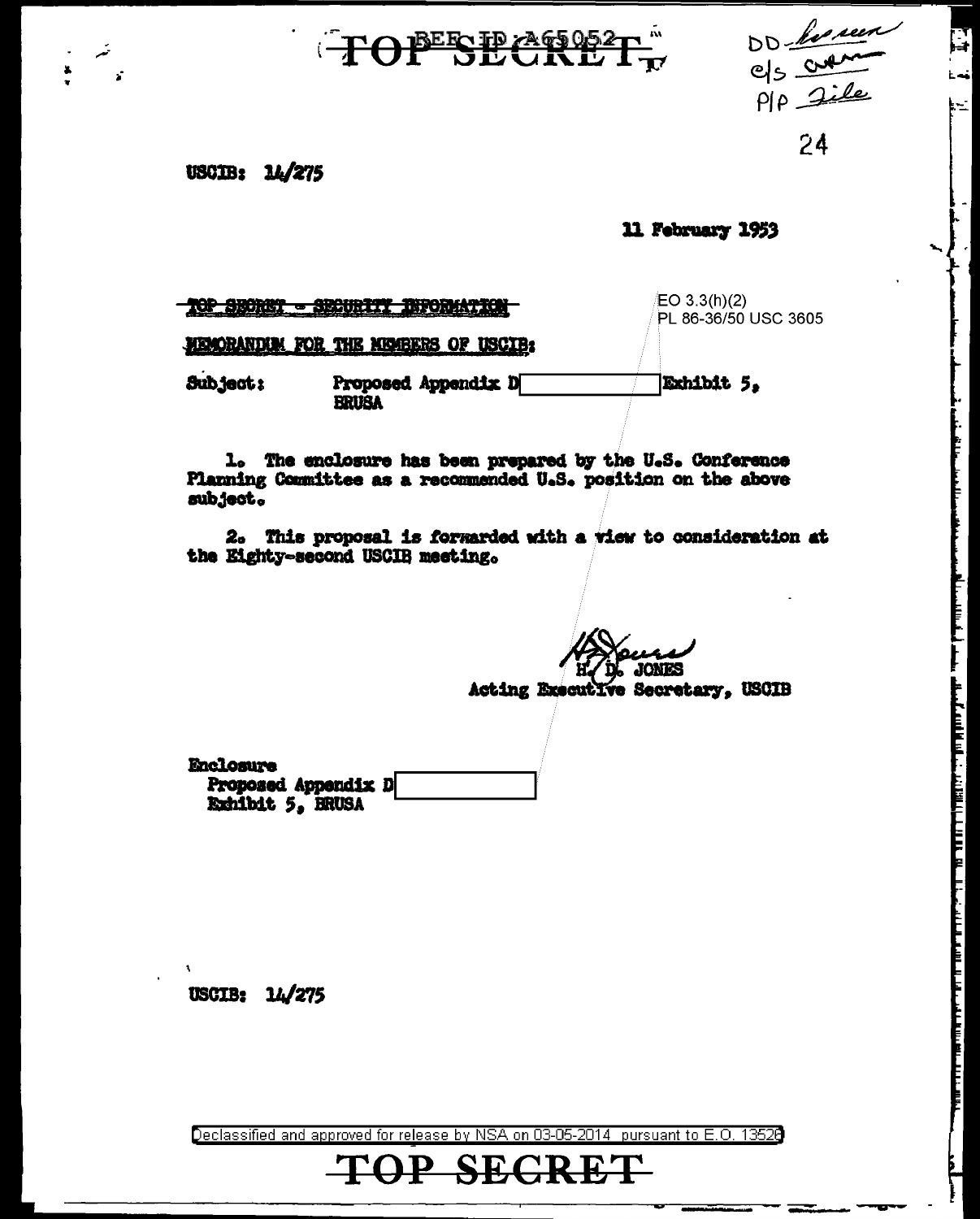| TOP SECRET | SECURITY INFORMATION                               | $E$ O 3.3(h)(2)<br>PL 86-36/50 USC 3605 |
|------------|----------------------------------------------------|-----------------------------------------|
|            | MEMORANDUM FOR THE MEMBERS OF USCIB                |                                         |
|            | SUBJECT: Revision of Appendix $D_{p}$<br>Agreement | Exhibit 5, BRUSA                        |
|            |                                                    |                                         |
|            |                                                    |                                         |
|            |                                                    |                                         |
|            |                                                    |                                         |
|            |                                                    |                                         |
|            |                                                    |                                         |
|            |                                                    |                                         |
|            |                                                    |                                         |
|            |                                                    |                                         |
|            |                                                    |                                         |
|            |                                                    |                                         |
|            |                                                    |                                         |
|            |                                                    |                                         |
|            |                                                    |                                         |
|            |                                                    |                                         |
|            |                                                    |                                         |
|            |                                                    |                                         |
|            |                                                    |                                         |
|            |                                                    |                                         |

٠

 $\ddot{\phantom{a}}$ 

l,

 $\ddot{\phantom{1}}$ 

 $\frac{1}{2}$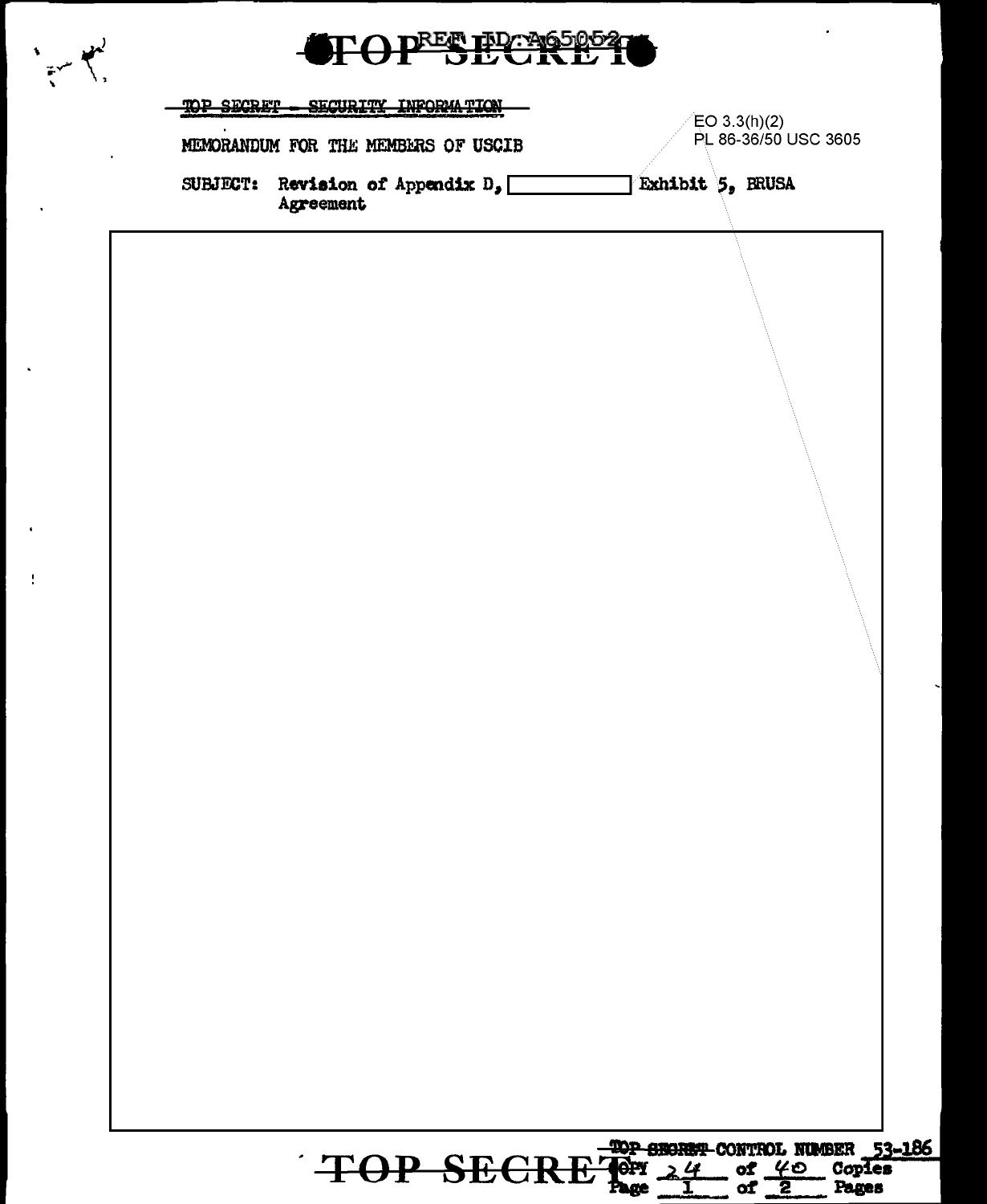



## TOP SECRET - SECURITY INFORMATION

l,

 $EO 3.3(h)(2)$ 8 PL 86-36/50 USC 3605 J. N. WENGER Rear Admiral, US Navy<br>Chairman, BRUSA Conference Planning Committee Incl: Exhibit  $5,$ Appendix D of BRUSA.

TOP SECRET CONTROL NUMBER 53-186 COPY <del>2Y</del>  $OF$  $\varphi\sigma$  copies  $\overline{or}$ **PAGES TOP SECRET**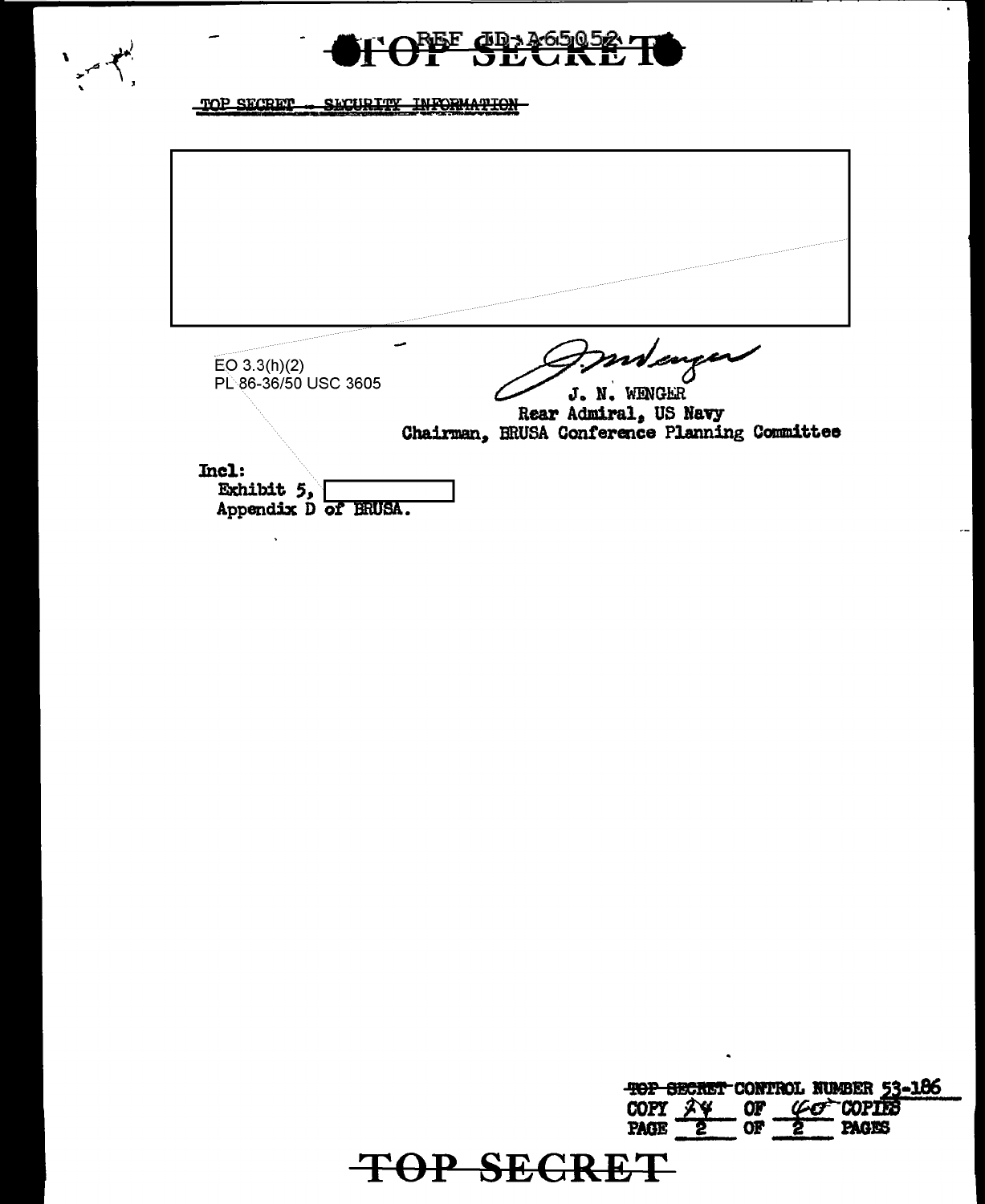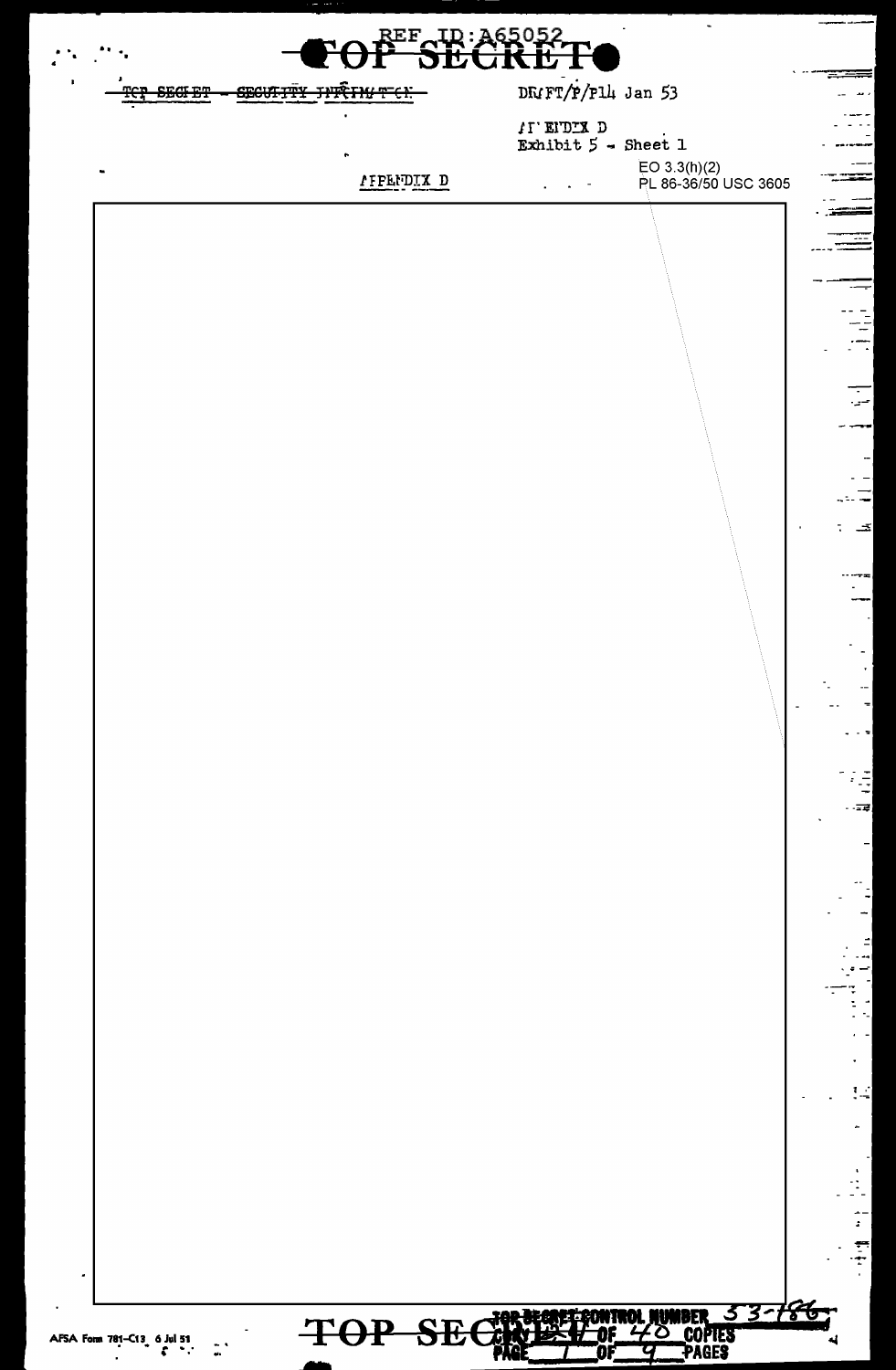TOF SECRE

EO 3.3(h)(2)<br>PL 86-36/50 USC 3605

## TOP SECRET - SECURITY INFOLMATION

 $\blacksquare$ 

u.

**APPENDIX D**  $\mathbf{r}$ Exhibit  $5 - 8$ heet 2

TOP STORES POF 40 COPIES

4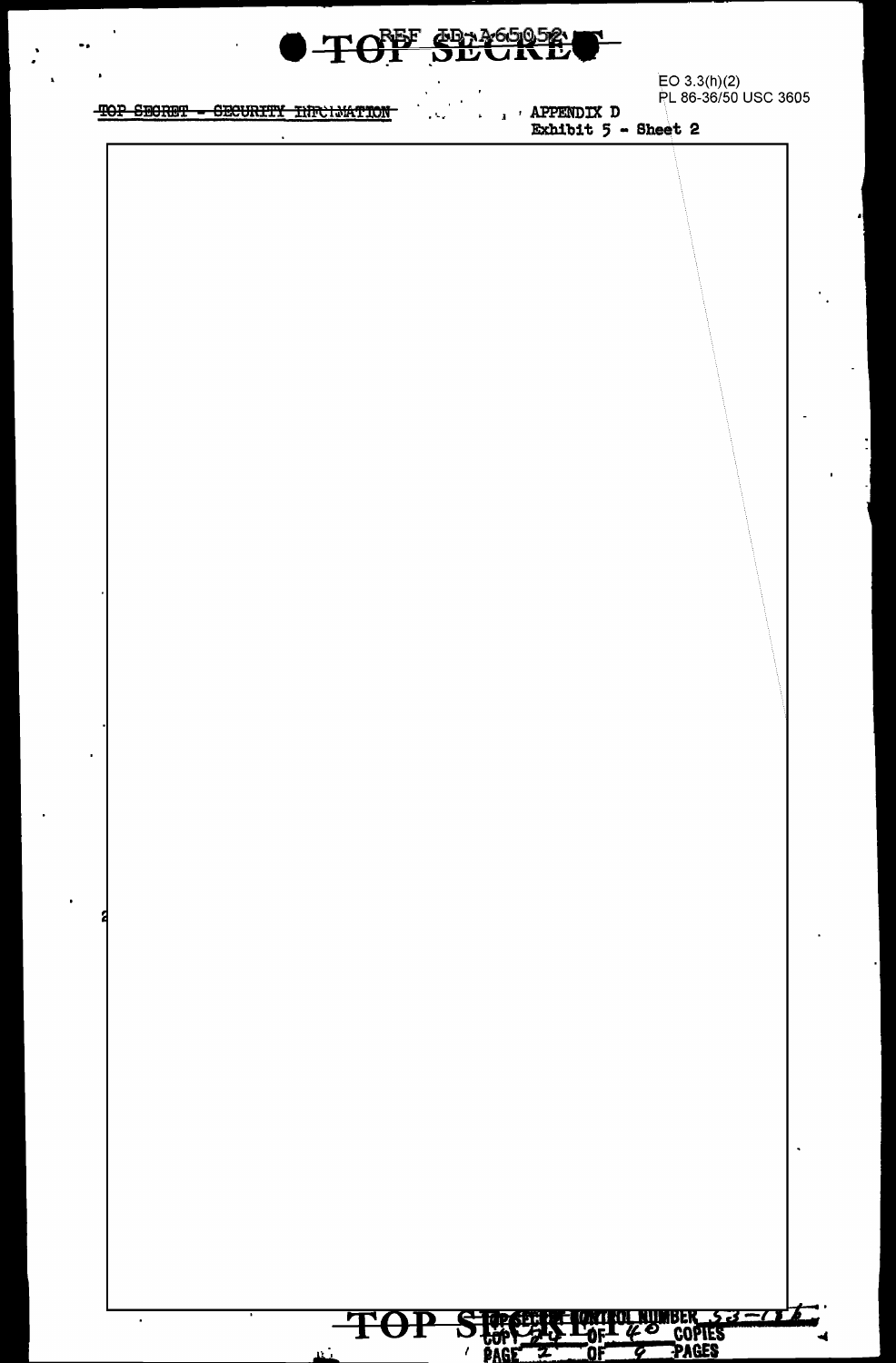

 $\mathbf{r}$ 

ाज

ਾੜੇਵੇ

<u>res</u>

سو

ಿಸಿದ್ದಷ್ಟ

 $\frac{1}{2}$ 

 $\frac{1}{2}$ 

 $\ddot{=}$ ÷

 $\frac{1}{2}$ 

 $\equiv$ 

TOP SECRIT - SECURITY INFORMITCH

EO 3.3(h)(2)<br>PL 86-36/50 USC 3605<br>Exhibit 5 - Sheet 3

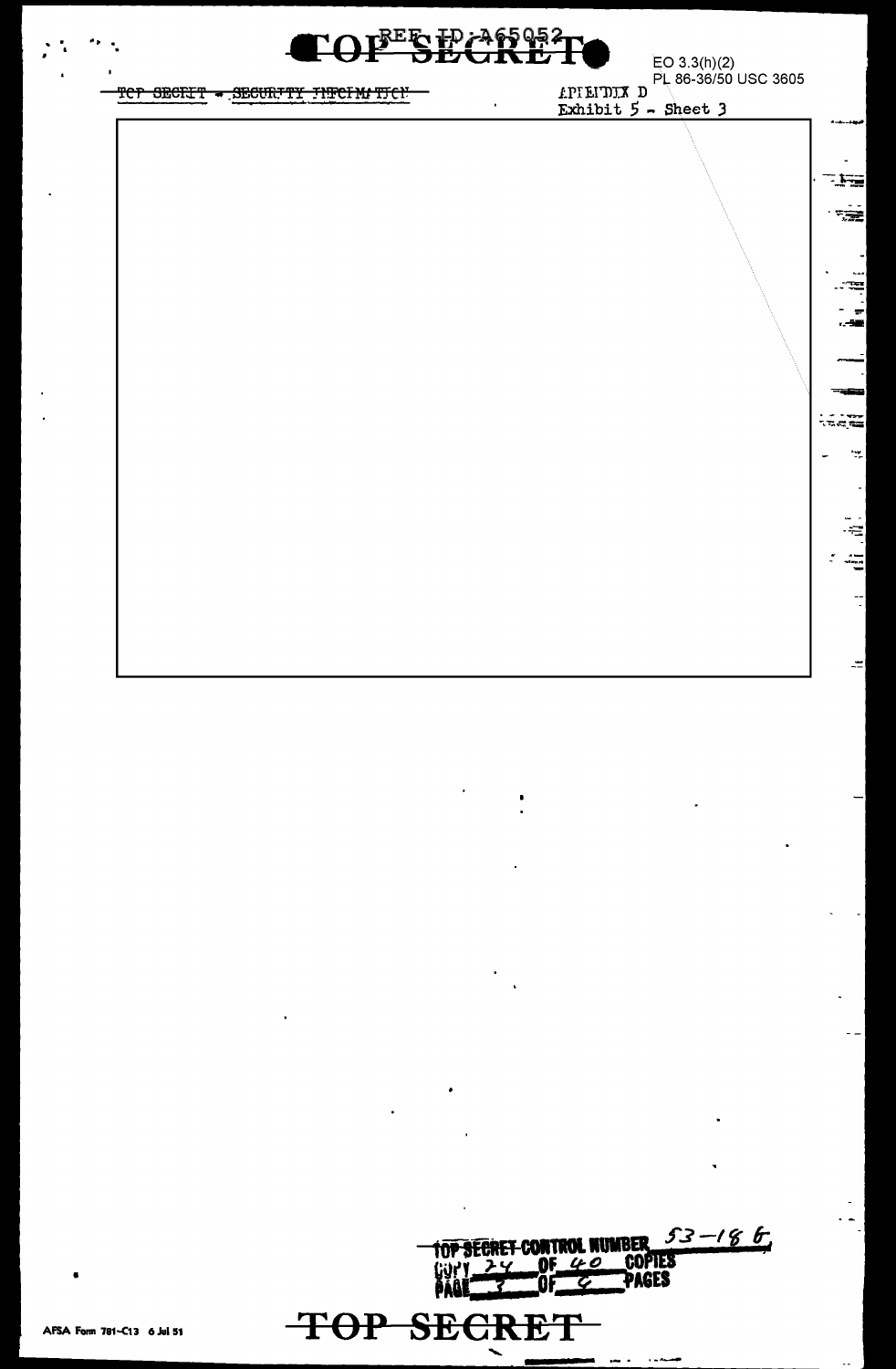BEFOTP: A650 F2T SECTET **SECULT TY** <u>TMT</u> EO 3.3(h)(2)<br>PL 86-36/50 USC 3605 ═══ ١  $\frac{1}{2}$  -- 7 tem l æ. t,  $\mathcal{A}$ AFSA Form 781-C13 6 Jul 51  $\frac{1}{100}$   $\frac{1}{20}$   $\frac{1}{20}$   $\frac{1}{20}$   $\frac{1}{20}$   $\frac{1}{20}$   $\frac{1}{20}$ COPIES UŦ Ŧ  $\tilde{ }$  $\ddot{\phantom{a}}$  $\overline{a}$ Inclosure (1)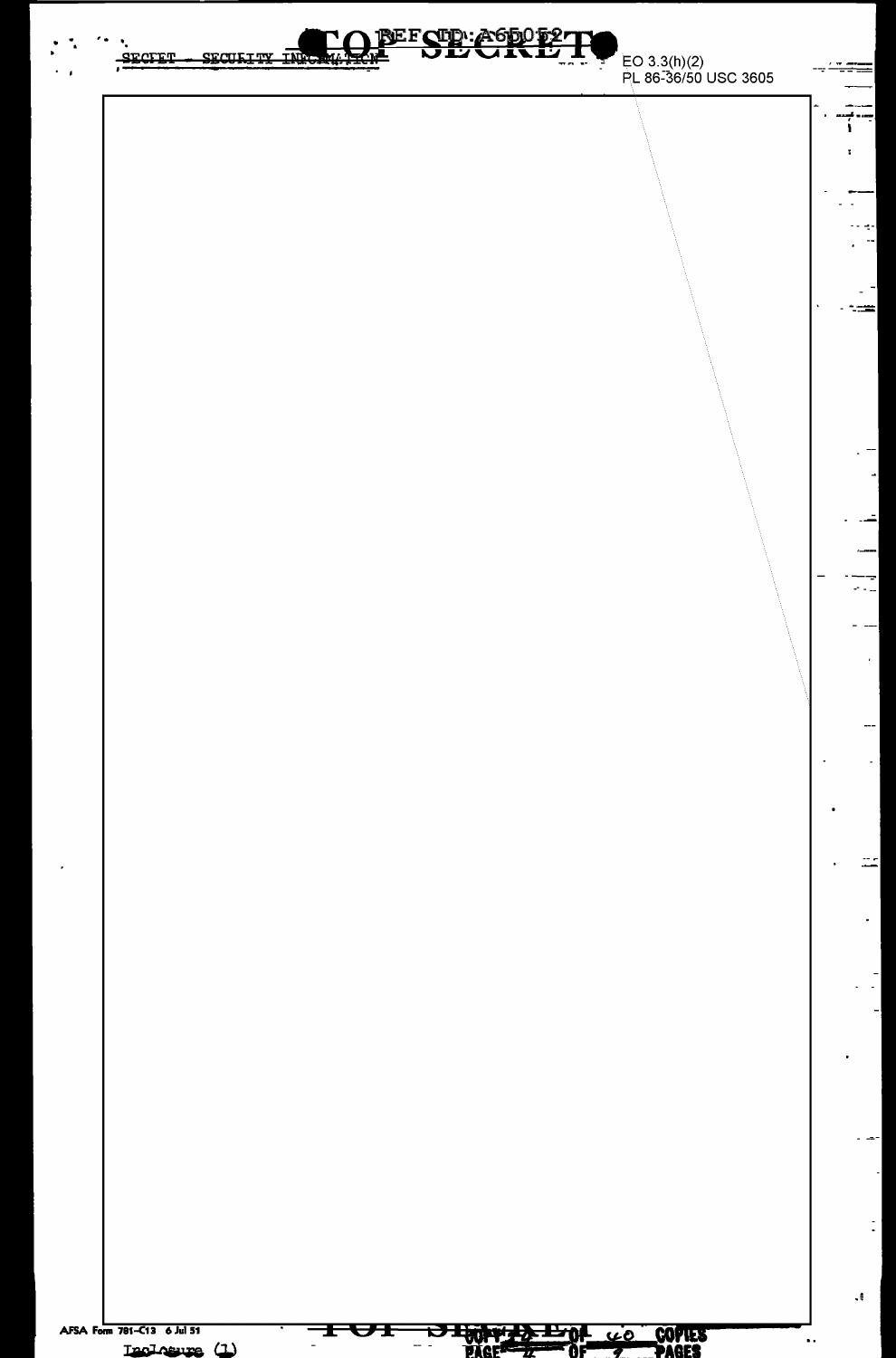**MONDEFSTREAGEORETH** EO 3.3(h)(2)<br>PL 86-36/50 USC 3605 SECULITY IN SECRET - $\mathbf{r}$  $\mathbf{r}$ ŧ Ξ 코 - 5 즠 Ξ **AFS**  $-RAGE$  $\ddot{\phantom{0}}$  $OF_{\longrightarrow 2}$  PAGES **Tradica** are f25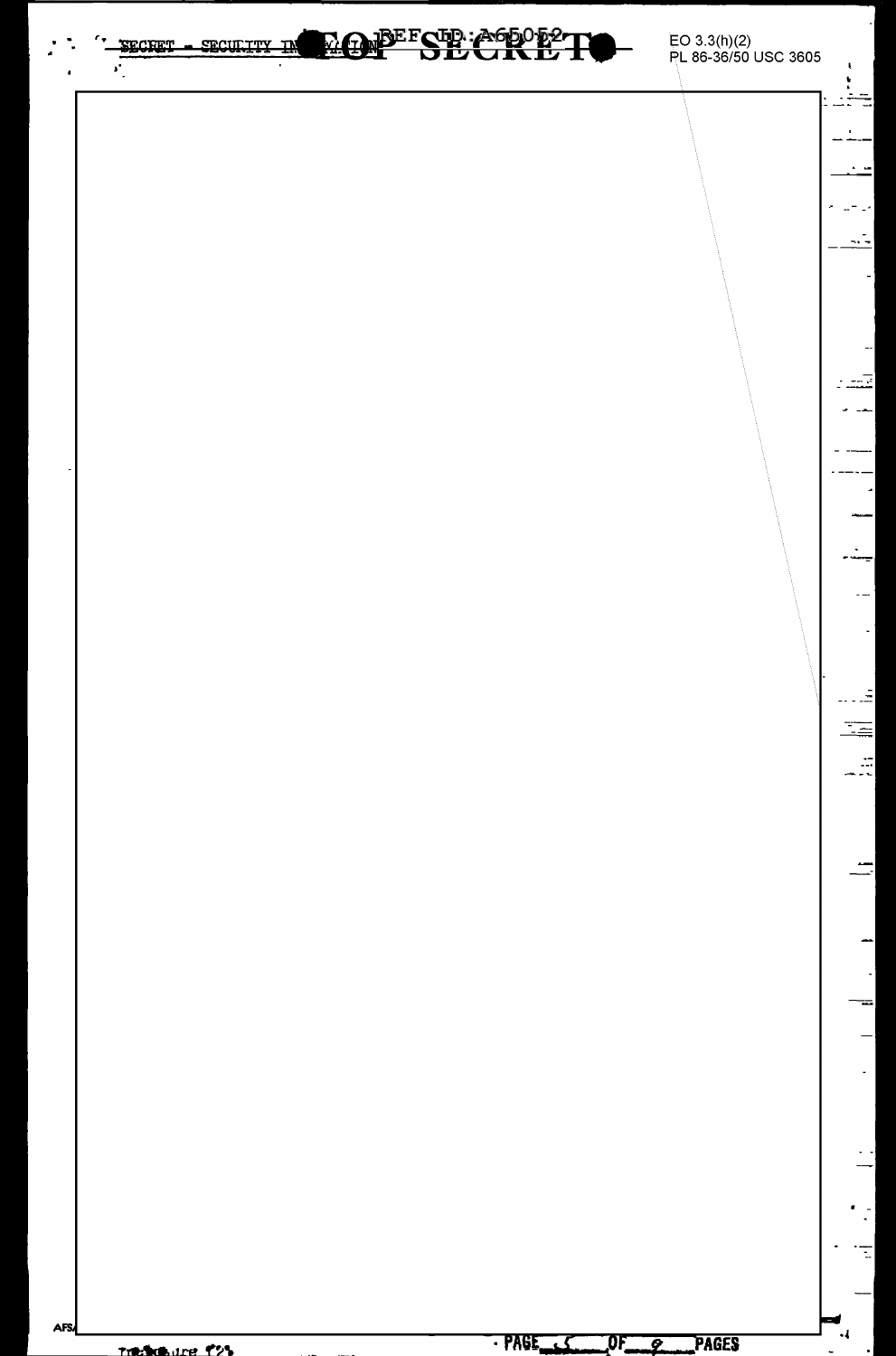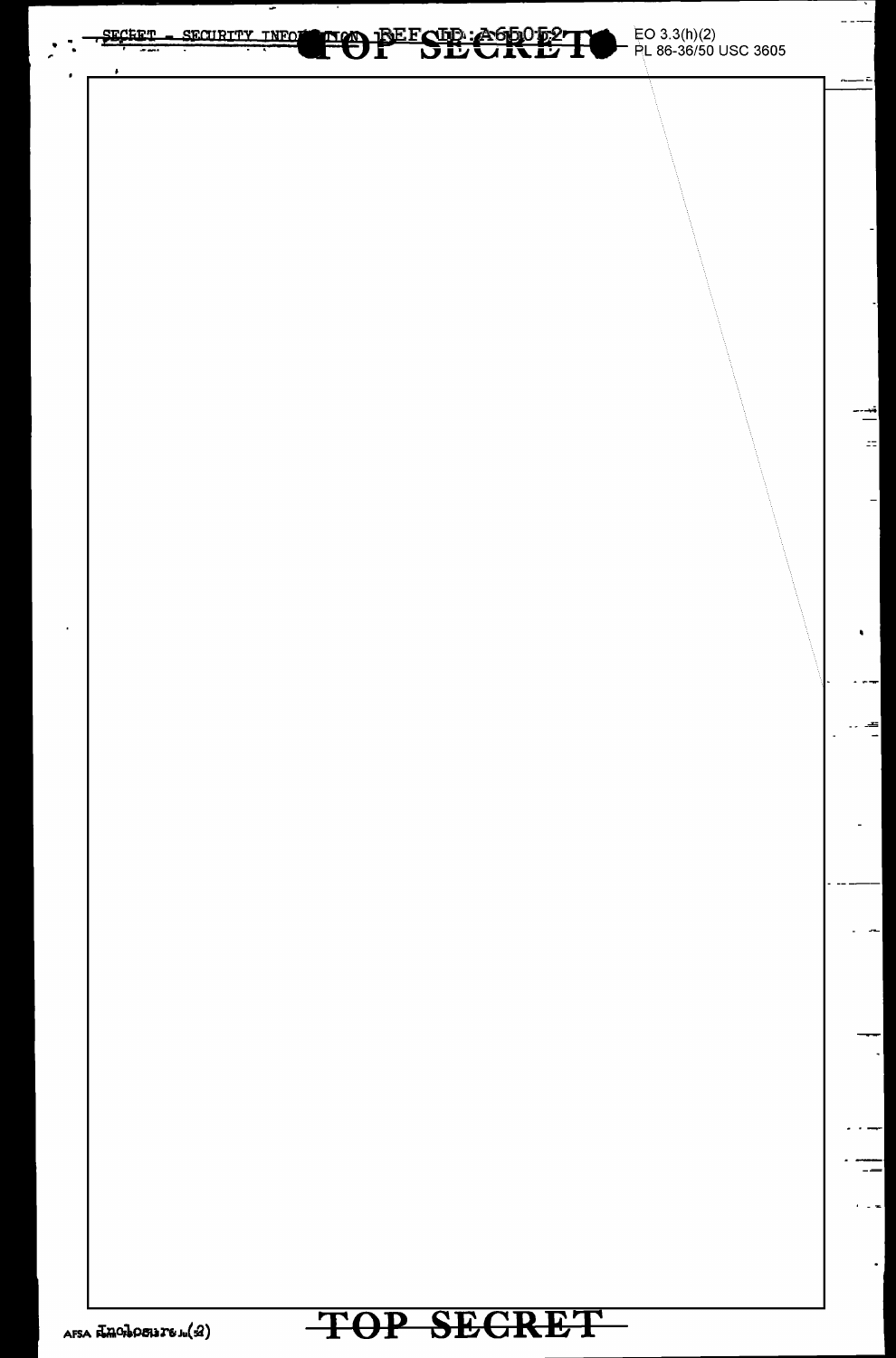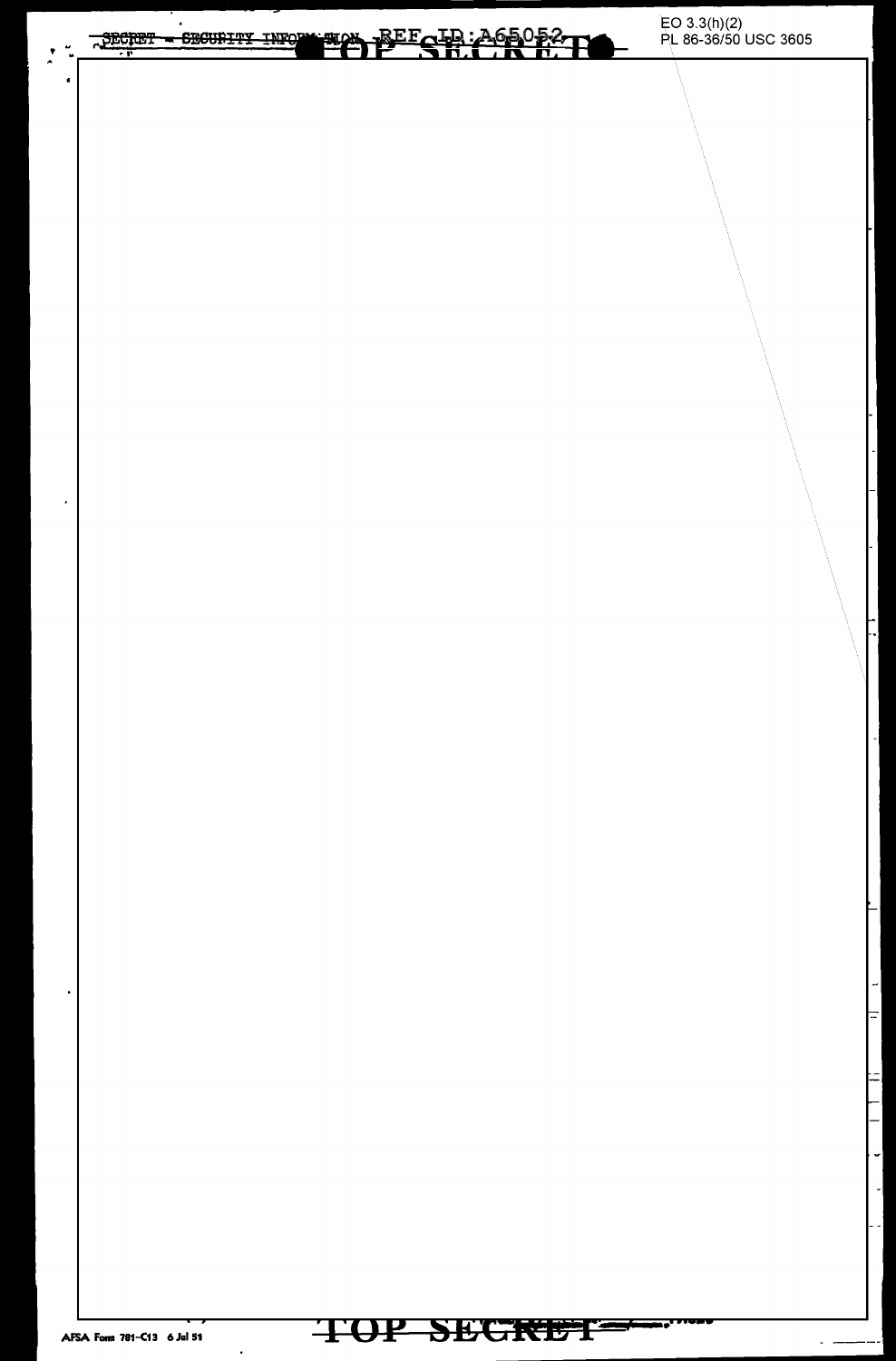



EO 3.3(h)(2)<br>PL 86-36/50 USC 3605

ł.

 $-\frac{1}{2}$ 

. -<del>.</del>

SECRET - SECURITY INFORMATION



 $\mathcal{L}_{\mathcal{A}}$